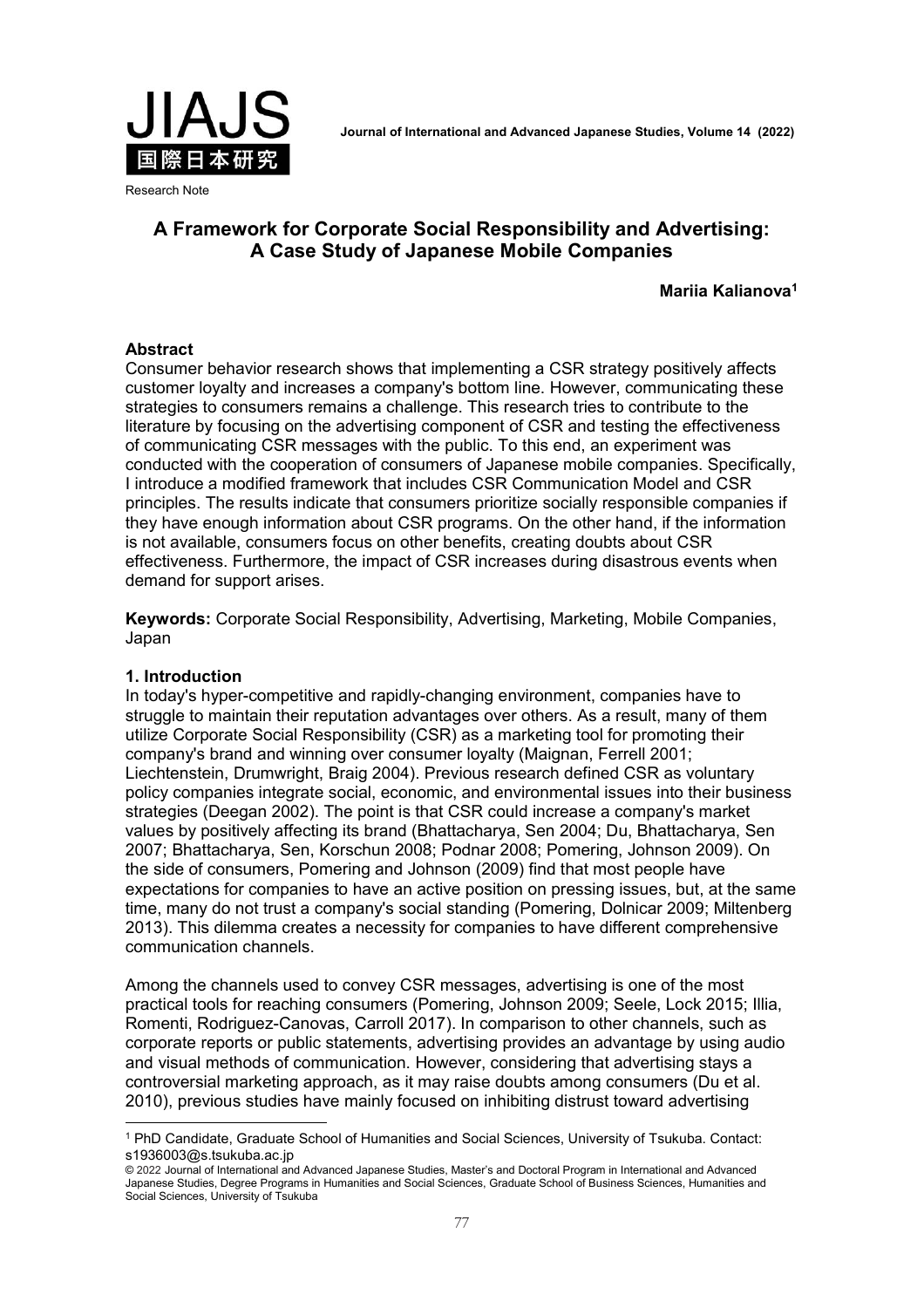connected with cynicism about companies' intentions (Schlegelmilch, Pollach 2005; Van de Ven 2008; Dunn, Harness 2019). In this way, this paper provides valuable empirical input for the debate by examining CSR advertising's effectiveness.

Regarding the impact of CSR, Du et al. (2010) defined a conceptual framework for measuring CSR communication effectiveness. In this sense, a positive perception of a company's corporate social responsibility demonstrates a greater willingness to buy its products and, consequently, is associated with long-term loyalty and consumers' advocacy behavior. However, several researchers (Bhattacharya, Sen 2003; Pomering, Johnson 2009) highlight that it remains unclear whether companies can gain a competitive advantage through CSR, as consumers will first respond to advertising or price and then to CSR. In light of this, this paper utilizes the CSR Communication Model (Du et al. 2010) and CSR theory (Boulstridge, Carrigan 2000) to measure the impact of CSR advertising on the brand.

To the best of the author's knowledge, the literature on CSR theory and practice focuses on its impact in a Western context (Birch, Moon 2004). For this reason, this paper uses a case study of Japanese mobile companies' consumers (NTT Docomo, KDDI.au and Softbank Mobile) to fill an empirical gap in the academic literature on CSR activities perception in Japan.

#### 2. CSR and communication

In marketing, communications are critical when there is no customer experience or when the product is indistinguishable in terms of consumer characteristics. Depending on the ratio of these factors, specific characteristics of modality, strength, and attitude to the brand are formed (Thompson 2003).

The phenomenon of consumers' attitude to brands includes the social identification of the consumer, one's direction in the world of various goods and services, the removal of emotional stress in the context of "tyranny of choice" (Schwartz 2004), and others. This process also includes factors of the consumer's acquaintance with the product and marketing communications from the side of the brand.

According to Corporate Social Responsibility communication theory (Du et al. 2010), social support has emerged as a critical marketing tool to position the company's brand as an active part of society rather than a passive recipient of profit (Hilton 2003; Hachley, Tiwsakul 2006). However, debate arises when it comes to the impact of CSR on consumer attitudes. For example, Du et al. (2010) argue that a positive perception of a company's corporate social responsibility demonstrates a greater willingness to buy the company's products and, as a consequence, is associated with long-term loyalty and advocacy behavior (Figure 1).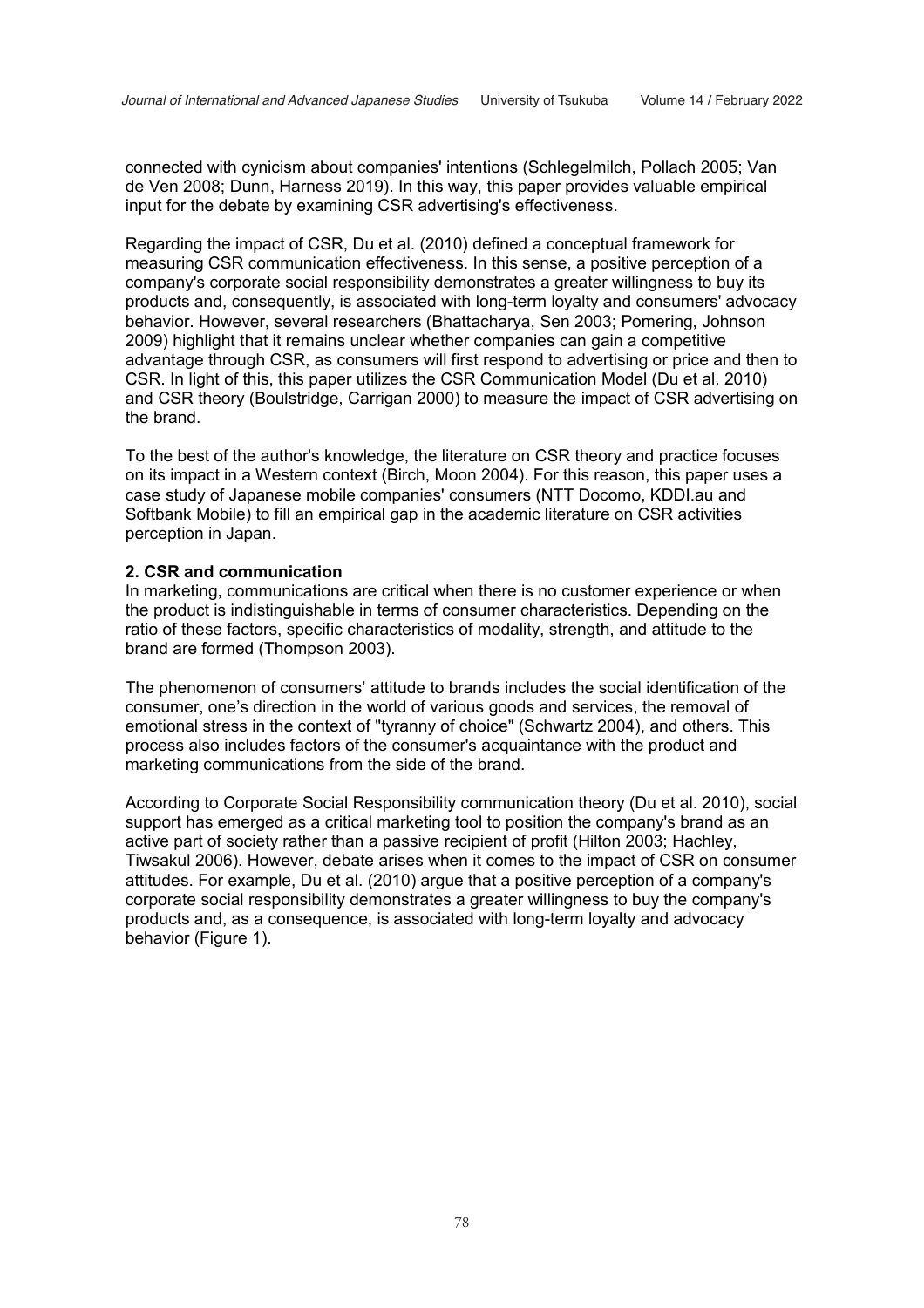(Du et al. 2010: 11)



Figure 1: A framework of CSR communication

However, Bhattacharya, Good and Sardashti (2020) suggest that even if CSR helps distinguish a brand from others, the impact on attitudes toward a company is negligible. This is linked to the fact that customers do not want to pay much attention to external signs of quality in stable economic times (Melo, Galan 2011)

Among the tools used to communicate CSR, advertising is defined as corporate communication designed to improve a company's image (Pomering 2011). However, despite the growing use of CSR advertising in marketing communications, Pomering and Johnson (2009) pointed out that CSR advertising could cause negative reactions and consumer skepticism instead of fulfilling intended aims. For example, cynicism about companies' intentions or low trust in advertising (Schlegelmilch, Pollach 2005) can be detrimental to the effectiveness of social information. Moreover, a company will receive positive outcomes only if its CSR strategy is not copied by competitors (Hoppe, Lehmann-Grube 2001).

## 3. Disaster relief CSR

The concept of "disaster" can be interpreted differently depending on the subject that defines it. For example, from the perspective of private companies, "disaster" is the occurrence of an insured event that may lead to financial losses (Kousky, Kunreuther 2018). On the other hand, for a society, "disaster" represents the risk of losing property and health due to adverse natural phenomena (Botzen, Deschenes, Sanders 2019).

In Japan, interest in disaster response increased after the Great Hanshin-Awaji Earthquake in 1995, followed by the economic crisis. As a result, companies had to rethink their relationship with consumers (Tanimoto 2002; Kambaiashi 2015). Therefore, in 2003, also known as "the first year of CSR," Japanese companies established CSR units and aimed to follow social interests (Hosoda, Suzuki 2015: 628).

In recent years, CSR trends in Japan have changed in response to a series of events. For example, the Great East Japan Earthquake on March 11, 2011, prompted the need for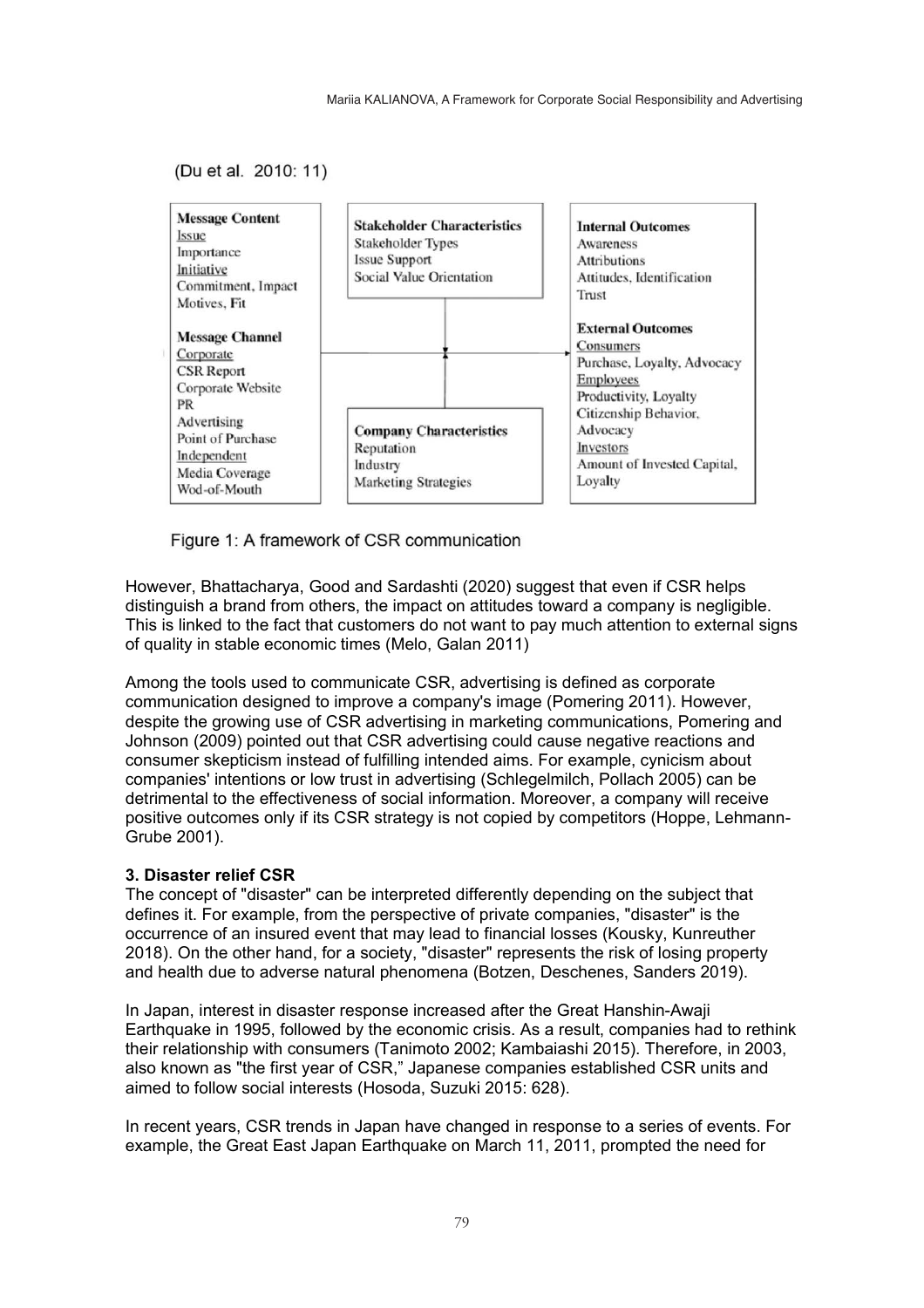rapid response to natural disasters and an awareness of the importance of corporate risk management (Eweje, Sakaki 2015).

Another example, the coronavirus pandemic, represents a uniquely gruesome challenge for the everyday life of people, which raises a need for well-thought-out CSR initiatives (He, Harris 2020). Since the health impact of a pandemic is classed as a disaster, CSR is defined as corporate philanthropy that includes activities in a disaster (Wang, Tong, Takeuchi, George 2016). This statement is supported by the examples of leading mobile companies in Japan. For example, Docomo, KDDI.au and SoftBank have developed a new disaster preparedness system covering various areas. Their main goals are to ensure the safety of people and peace of mind by providing communication capabilities, responding as quickly as possible in disaster areas, and providing customer convenience during a disaster. In summary, companies decided to use CSR to solve such social problems (Eweje, Sakaki 2015), which led to CSR policies becoming socially desirable and beneficial for business (Eweje 2014).

#### 4. Development of a CSR framework

The basic CSR model of Du et al. (2010) is used to develop a new proposed model incorporating a two-tier process and results framework. The model also integrates the CSR constructs defined by Boulstridge and Carrigan (2000) in the form of the impact of CSR on the brand. Overall, this paper recognizes that CSR advertising can influence brand acceptance (Pomering, Johnson 2009). However, so far, this assumption has not thoroughly been tested. Therefore, this model tries to explain the effectiveness of CSR advertising based on the cases of mobile companies in Japan and use the three CSR constructs: CSR Communication and advertising, Consumer's Decision-Making Process, and CSR Outcomes.

#### 4.1 CSR communication and advertising

In Japan, responsible business philosophy implies that companies must consider the tripartite interests of sellers, buyers, and communities (Tanimoto 2013). However, according to the Japan Association of Corporate Executives (2010), although Japanese companies agree that CSR is an important tool in business management, they still perceive it as a required response to legal or social needs.

The CSR communication principle (Du et al. 2010), applied to advertisements for mobile companies in Japan, finds that one of the CSR initiatives in disaster relief activities also includes intentions regarding network reliability. Companies distinguish three basic work principles during emergencies: increasing the system's reliability, ensuring the necessary communication, and rapidly restoring communication services (NTT Docomo Sustainability Report 2020: 90). During a disaster, regular calls and data transmission/reception become impossible (hereafter "congestion") (Fouladgar, Parchami, Elmasri, Ghaderi 2017). To prevent this situation and to avoid a large-scale communication system failure due to congestion, companies create temporary communication channels and expand the range of radio waves (Softbank Sustainability Report 2020: 19).

Bhattacharya and Sen (2004) consider that consumers are aware of the need for CSR activities if they are consistent with the company's intentions. CSR advertisements for network reliability and CSR communications during disasters have common associations that are important in achieving consistency between the company and CSR activities. Thus, in the context of this article, the company's intention to protect communications during disasters is seen as a central topic for CSR advertising.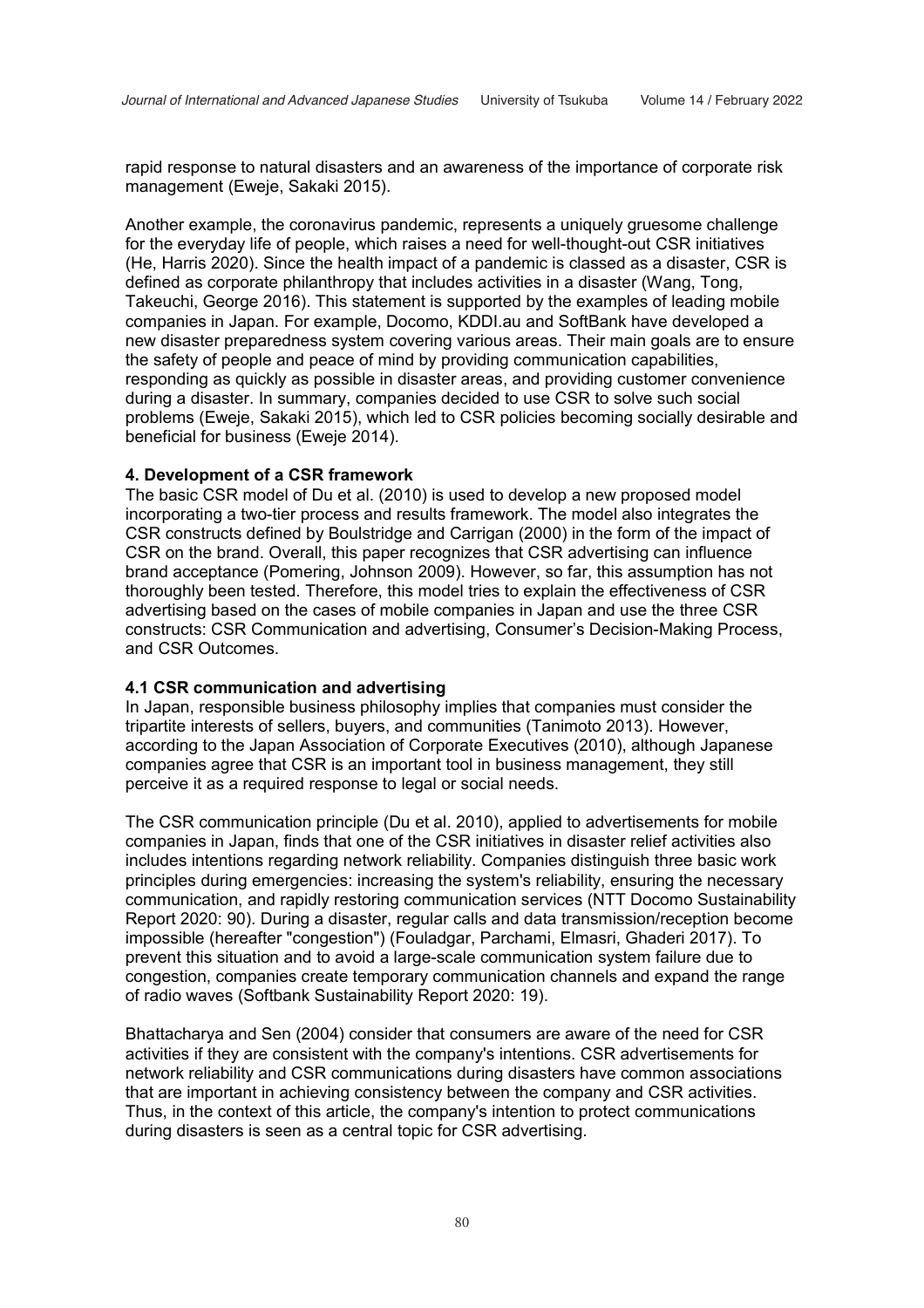### 4.2 Consumers' decision-making process

When a company launches marketing strategies, consumer awareness plays a vital role in responding to company requests (Du et al. 2010). However, when people are exposed to CSR communication through advertising, they may experience low trust in advertising in general (Pomering, Johnson 2009) and skepticism about the credibility of companies' intentions (Pomering 2011). On the other hand, Carrigan, Szmigin and Wright (2004) note that consumers increasingly focus on ethical issues and avoid companies whose corporate brand appears insincere when making purchasing decisions.

In this sense, Du et al. (2010) pointed out in their theoretical work that the links between traditional standards of choice and buying attitudes are inconsistent. This theory requires further research; therefore, this paper proposes that the traditional standards of choice (price, quality, and brand awareness) would likely be the most critical decision factors rather than social activities. Considering previous studies, the theme of advertising, where CSR is not the main message, was promotional videos containing discounts for young people.

### 4.3 Consumers' attitudes

The emotions and feelings of consumers concerning a particular product are an essential component of creating an attitude towards a brand (Schiffman 2012). Marketers often think of emotions and feelings as evaluative. In other words, they fix the individual's direct or global assessment of the installation object. Kim, Lim and Bhargava (1998) show that depending on emotional state, a positive or negative experience can be enhanced, directly impacting purchasing decisions. Relationships can be associated with specific groups, social events, or causes. Companies regularly mention the social events they sponsor in their advertisements to educate the public about the benefits they are trying to bring.

Consumer behavior research clearly shows that customer attitudes toward corporate social responsibility affect individual company performance, such as loyalty and positive reputation (Pomering, Johnson 2009; Pomering 2011). However, except those examining the impact of CSR on a brand (Bhattacharya, Sen 2004; Bhattacharya et al. 2020), the existing studies cited previously did not examine the specifics of CSR activities concerning the disaster. Since disasters can affect all aspects of society, including its economy (Ong, Mayer, Tost, Wellman 2019), companies should improve customer interactions when making strategic decisions such as corporate social responsibility.

Considering previous studies, this research investigates whether Japanese mobile companies' current investment in CSR is justified. According to Moliner, Monferrer-Tirado and Estrada-Guillen (2018), the disconnect between attitudes and outcomes is unclear, suggesting a discrepancy between consumers' thoughts and actions. This argument suggests that companies' current efforts to strengthen their reputation through CSR may be less effective than expected. Thus, the proposed design of this research can confirm or refute the results proposed in the previous literature, especially in terms of the impact on consumer buying behavior.

### 5. Methodology: Applying the CSR framework to mobile companies' practice

Given the variety of models of corporate social responsibility and the lack of agreement on this matter (Schlegelmilch, Pollach 2005; Van de Ven 2008; Dunn, Harness 2019), this research has two key objectives. The first objective is to provide valuable empirical input to a useful debate about CSR advertising's effectiveness. The second objective is to fill an empirical gap in the academic literature on CSR activities perception in Japan. Specifically,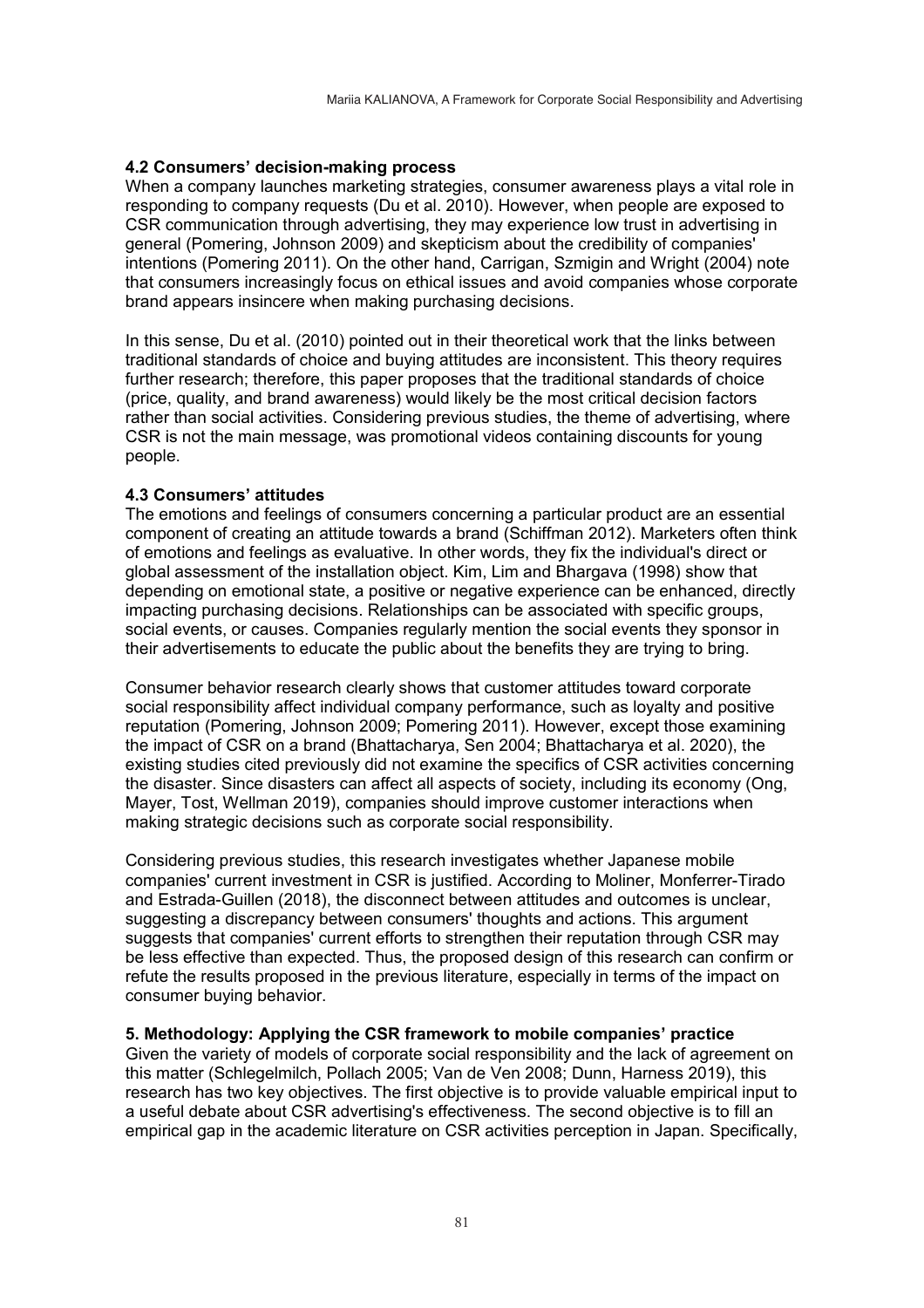one research question ("How does public perception of CSR activities transmitted through advertising affect perception of corporate image?") frames this paper.

One case was selected (advertising for mobile companies in Japan) using two types of Docomo advertising (and that of KDDI and Softbank, the main competitors). In one case, the advertisement contained a CSR message, and in the other, it did not contain a CSR message. Moreover, there were questions regarding the company's image before and after advertisements were shown. Using variations of the two strategies across advertisements allows comparing the direct impact of advertising on consumers and their relationship to the company (Rahman 2014). Furthermore, consumers' level of engagement with a product is an essential factor in their responses to the purchase intent question (Suh, Yi 2006). Thus, target samples were limited to mobile operators.

This paper uses a mixed-method case study to examine Japanese advertising practices and corporate social responsibility. According to Greene, Caracelli and Graham (1989), research based on mixed methods combines the strengths of both qualitative and quantitative methods. In other words, a mixed-method approach will provide a better understanding of the research problem posed (Creswell, Creswell 2017). Both qualitative and quantitative data were collected through online focus groups and questionnaires before and after focus groups. The gender distribution of 20 respondents was the same between women (50%) and men (50%). This is similar to the 2019 report of the Communication Usage Trend Survey developed by the Ministry of Internal Affairs and Communications (MIC 2018), which states that the number of mobile phone users in Japan over the age of 20 is 6.6% of women and 6.8% of men. In addition, all respondents received education at the bachelor's, Master's, or higher levels. This may reflect the fact that the data was collected at the University of Tsukuba.

The advertisements with CSR messages had themes of disaster relief activities. The advertisements without CSR had the theme of students' discounts.

#### Case selection

Japan is an example of a country with extensive mobile phone usage. This is supported by statistics from 2020, which showed that the total value of mobile contracts was 183.26 million yen (Ministry of Internal Affairs and Communications 2020). Therefore, the telecommunication industry occupies a central place in the daily lives of people in Japan. However, mobile companies are also part of society, and to maintain a successful business, they must respond to social changes (Oliver, Lepri, Sterly, Lambiotte 2020). For instance, the COVID-19 pandemic presents unprecedented challenges to governments and societies around the world. Attracting customers through the provision of high guarantees and functionality is becoming insufficient, so companies use their obligations to society, especially in CSR activities. One of the main components of CSR is to bring a human face to business structures, conveying empathy, understanding and support, both moral and financial, to those who need it most (Bartik et al. 2020).

According to Oliver et al. (2020), data from mobile operators represent a critical arsenal of tools to support public health action in the early, middle, and late stages of the disaster. In addition, more people are staying at home due to the spread of the virus, leading to increased Internet use. Thus, mobile companies can play a crucial role in leading the recovery from disasters and emergencies.

#### Data collection

As part of the qualitative paradigm, this paper uses three focus groups as a primary data collection method to benefit interaction between respondents. For the analysis and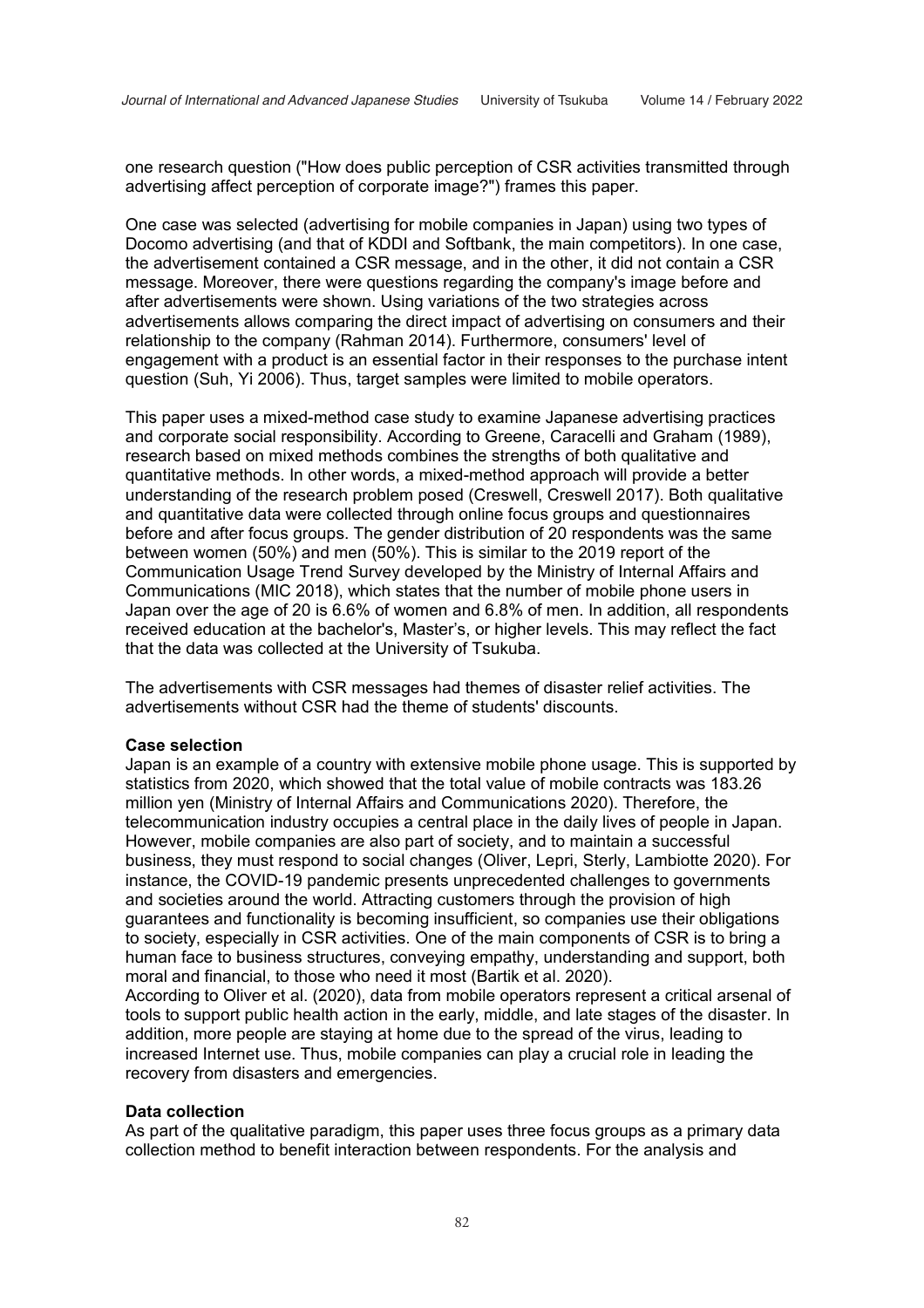interpretation of the data, a thematic analysis was used, which uses the resources of grounded theory. This method of collecting primary information helps to obtain extensive and deep knowledge about the research problem. For example, it can help in understanding the phenomenon of consumer attitudes towards corporate social responsibility. During the focus group's discussion, several questions were included to eliminate the manipulation factor and ensure adequate identification of the participants. At the end of the study, an ad relevance test was conducted to verify that the strategy used did not influence the participants' discussion.

### 6. Analysis of findings



Figure 2: Overall Opinion on Advertisements

Overall opinion (Figure 2): After watching the Docomo advertisement with CSR, 55% of respondents found it good compared with advertisements without CSR (35%) and before watching any advertisement (30%). Regarding the KDDI.au ads, an almost identical percentage of respondents reported that both advertisements with CSR (55%) and without (45%) were good. However, the opposite results were observed in the Softbank case, where 10% fewer respondents found the CSR advertisement better than the one without CSR (60%).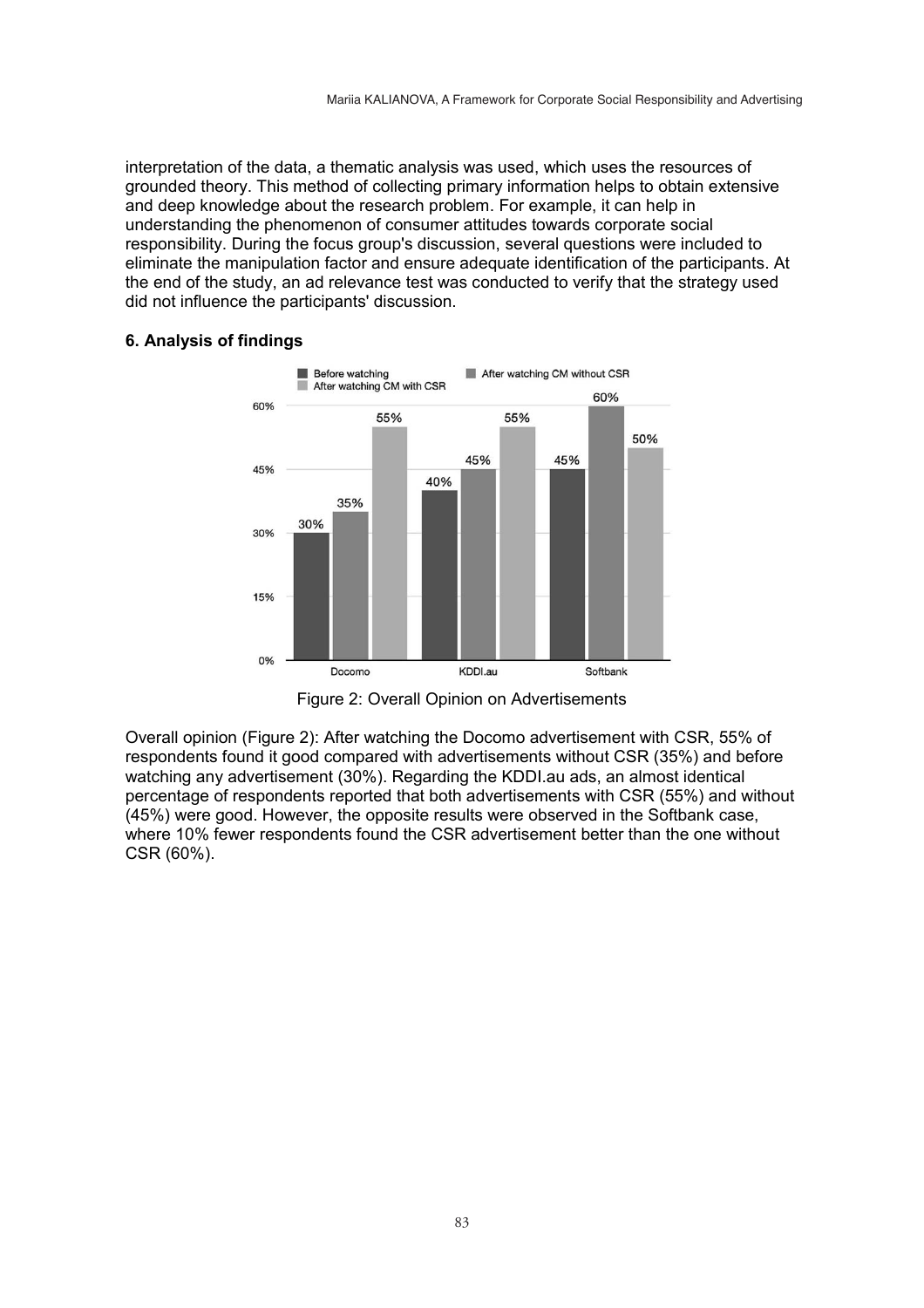

Figure 3: Uniqueness of Advertisements

Uniqueness (Figure 3): Half of the respondents (50%) found the Docomo advertisement without CSR unique compared to the one with CSR (15%). The same results can be seen in the analysis of the KDDI.au CSR advertisement, where 55% fewer respondents found it unique compared with advertisements without CSR (70%). On the other hand, most respondents (50%) found the Softbank advertisement unique, compared to the advertisement without CSR (40%).



Figure 4: Relevance of Advertisements

Relevance (Figure 4): Interestingly, even though the Docomo advertisement dedicated to student discounts was considered more "unique," 60% of respondents claim that CSR advertisement is relevant to them. This is 15% more compared to the advertisement without CSR. As for KDDI.au, only 10% of respondents agreed that the advertisement without CSR messages is relevant for them, compared with the CSR advertisement (60%). The same results can be seen in the analysis of the Softbank advertisement: half (50%) of respondents agreed that CSR advertisement is relevant for them. In comparison, only 35% of respondents considered advertising without CSR as such.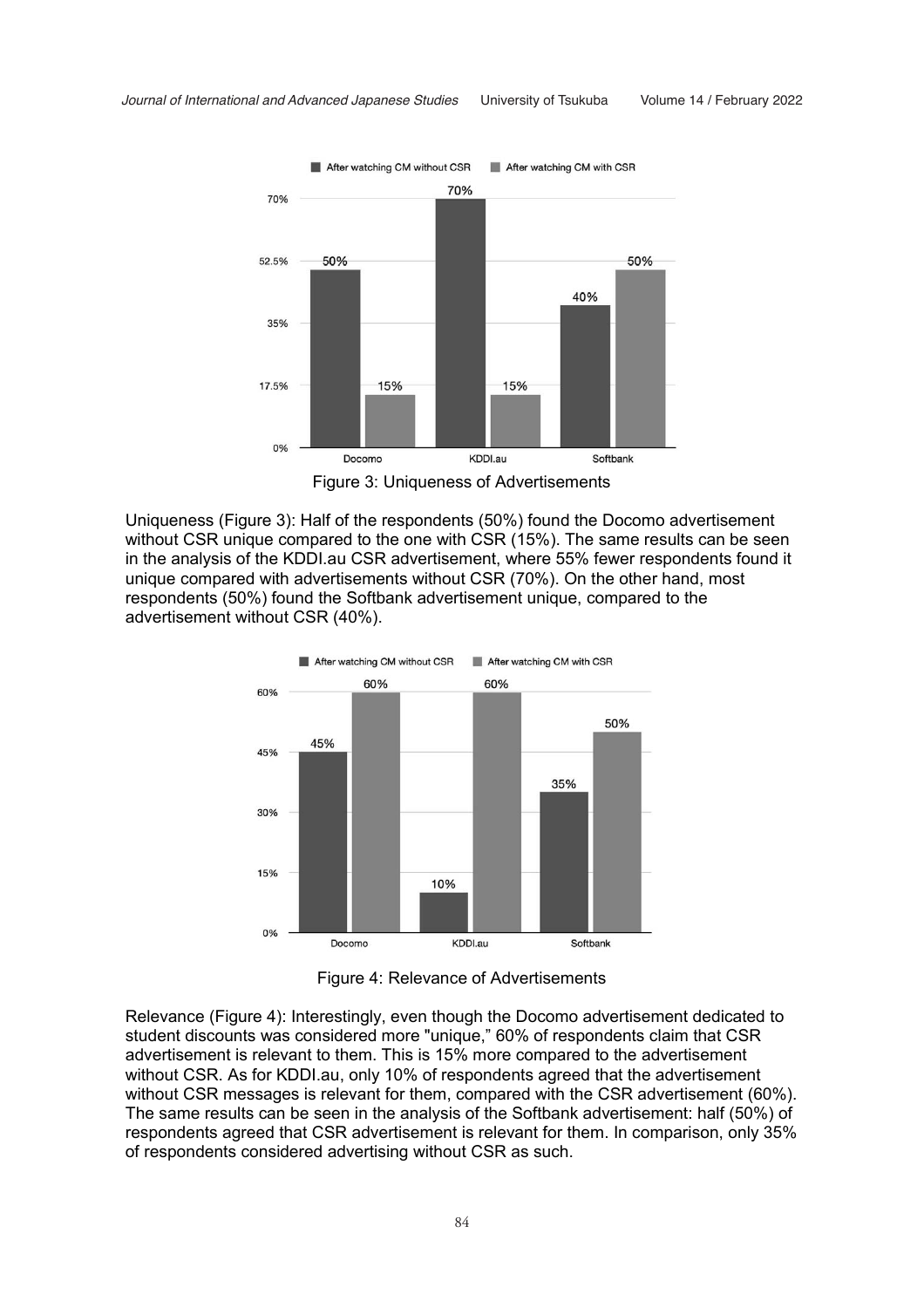

Figure 5: Purchase intent

Purchase Intent (Figure 5): The majority of respondents (55%) answered that they would like to purchase Docomo's products after watching its advertisement containing a CSR message. However, 35% of respondents also expressed their interest after watching the advertisement without CSR. Regarding the KDDI.au advertisement, 40% of respondents wanted to try the company's products or services after watching advertisements with CSR. Moreover, similarly to Docomo's case, 35% of respondents wanted to purchase from the company after watching the advertisement without CSR. On the other hand, a different opinion was expressed after watching the Softbank advertisement. Only 20% intended to buy after watching the advertisement with CSR and 35% after watching the advertisement without CSR.



Social Image (Figure 6): Before watching the advertisement from Docomo, 55% of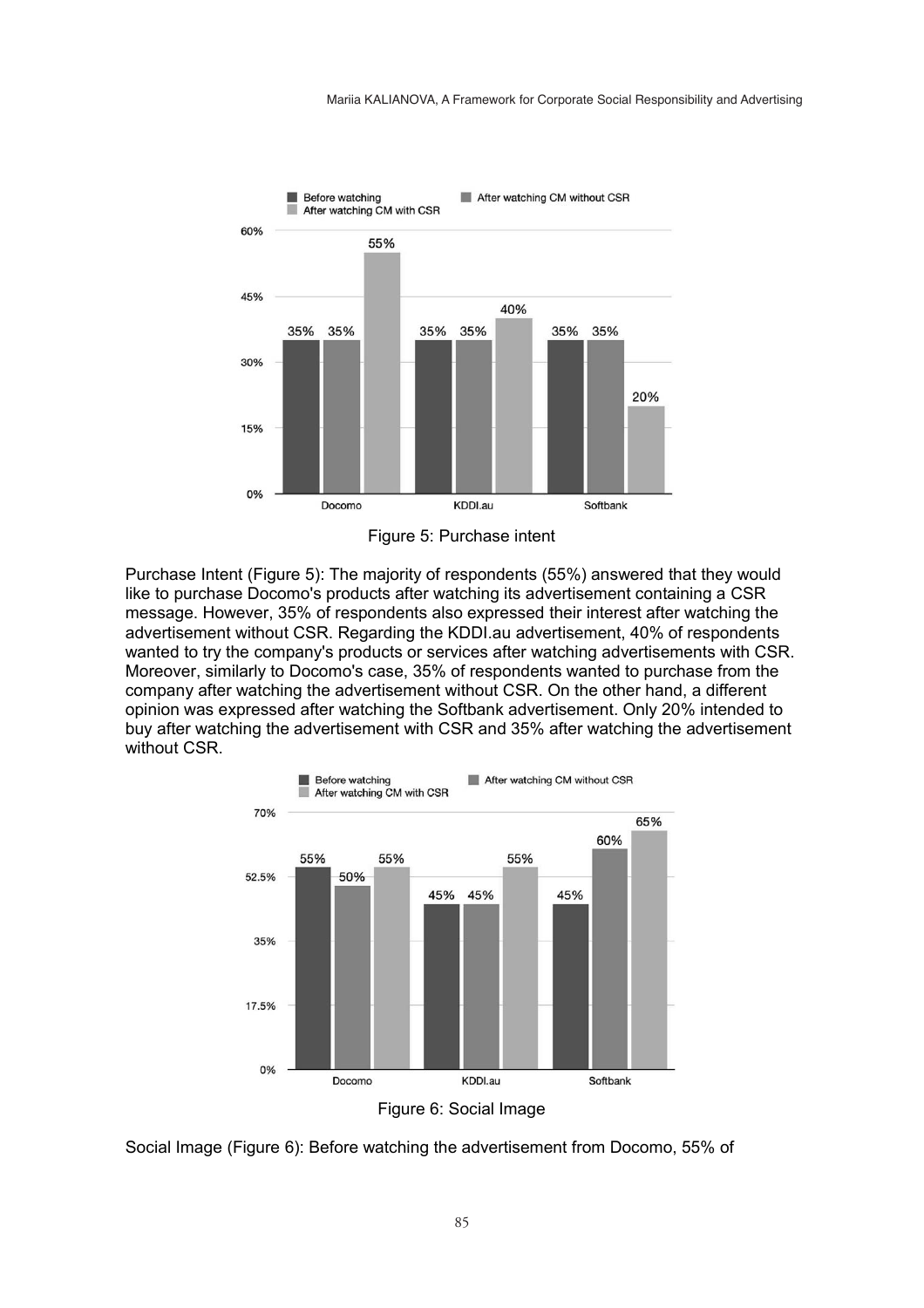respondents were already convinced that the company was socially responsible. However, after watching advertising without CSR, the effect decreased by 10% and remained unchanged after watching the CSR advertisement. In the case of KDDI.au, after watching the advertisements, minimal difference was observed in advertisements with (55%) and without CSR messages (45%). Testing advertisements from Softbank demonstrates similar results. More than half of respondents (65%) found the company socially responsible after watching advertisements with CSR messages and after advertisements without CSR messages (60%).

Overall opinion on the company: Regarding Docomo, the results show that there is no difference toward the company, between the two cases with and without CSR advertisements (55%). In contrast, the analysis of KDDI.au indicates significant changes after watching advertisements with (55%) and without (30%) CSR. On the other hand, after watching the Softbank advertisement with CSR messaging, 65% of respondents considered the company good compared to the advertisement without CSR (60%).

#### 7. Results

Unlike previous studies in the field of CSR, direct mention of the term "corporate social responsibility" most often aroused weak interest in respondents and a reluctant desire to communicate on the topic. However, all respondents were able to express their opinions after the term was rephrased. They all agreed that mobile phone companies in Japan should not be viewed only as economic constituents of society but constituting an indisputable social foundation. The results confirm that CSR messaging positively affects attitudes towards a company and on advertising itself in general. This means that CSR advertising can act as an image indicator for strengthening and improving corporate culture.

Until now, opinions about CSR advertising as a marketing tool have been controversial. The most common skepticism in marketing communications stems from the belief that it is not profitable for a company to provide genuine social support. This research has proposed that companies' CSR strategies may be less effective than expected, but the results obtained show that CSR advertising is an effective way to manage a company's image. However, this conclusion applies only to a state where the impact of a disaster increased the need to keep in touch. Moreover, when creating an advertisement, it is necessary to consider the peculiarities of consumer thinking. Accordingly, for achieving advertising success, a CSR message should be combined with a creative strategy.

Finally, the findings confirm that even though the respondents welcomed good corporate behavior, the price factor remained more critical. The study also revealed an interesting point regarding the effect of an individual's economic position on the choice of the company. According to the results, practical factors such as price or recommendation are essential for consumers who pay independently for their mobile phones. On the other hand, service and company image are more important for financially dependent consumers.

Thus, it can be concluded that the introduction of new technologies and the development of communication with the consumer is associated with significant investments and is one of the priority problems for a mobile company. In this regard, increasing the duration of some discounts and programs, especially the period characterized by tremendous opportunities, could be relevant. Likewise, forming an effective communication policy will help responsible companies receive additional benefits from raising consumer awareness of CSR activities.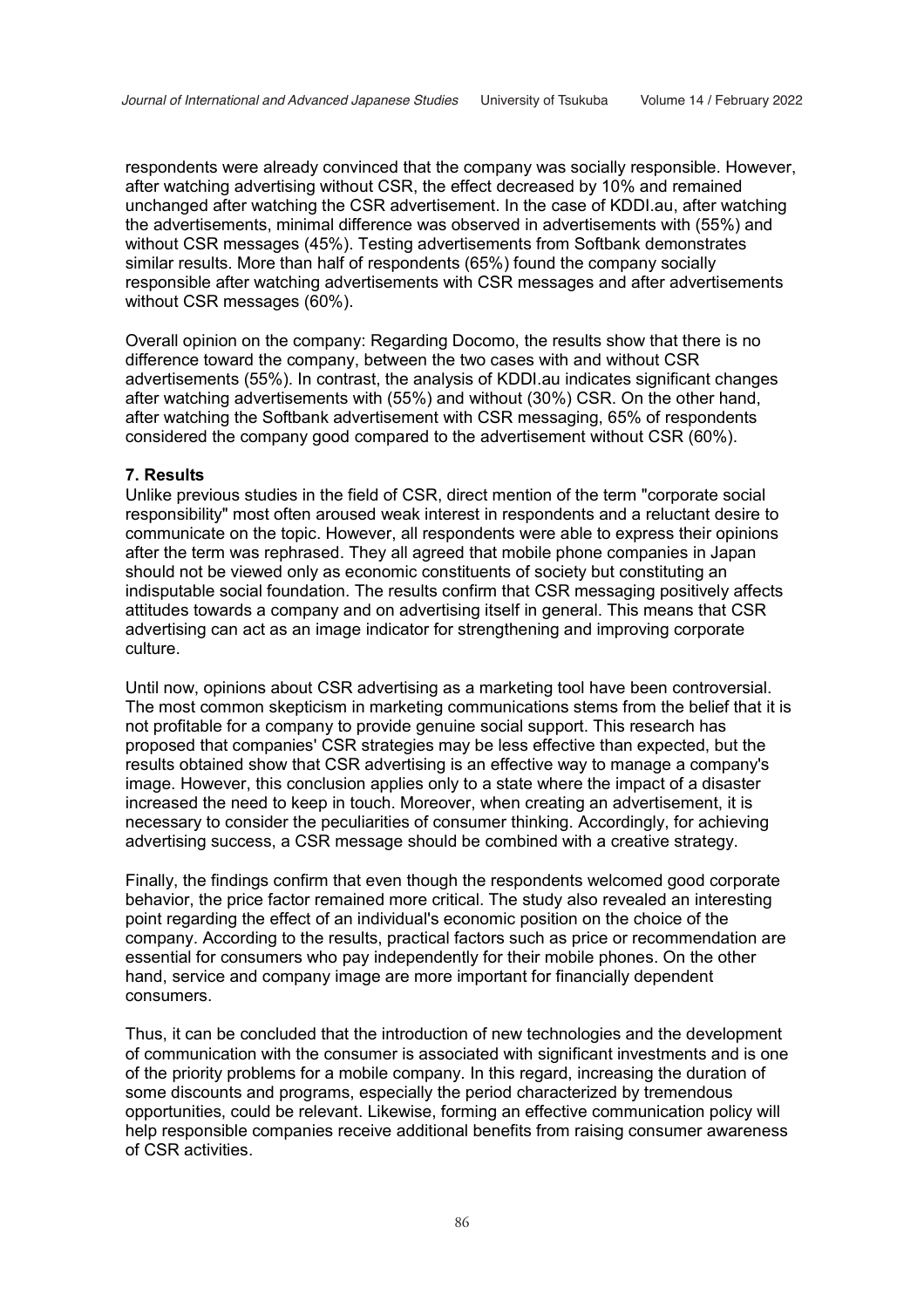The findings were applied to the model presented by Du et al. (2010) (Figure 1). The resulting model (Figure 7) shows the areas where the earlier model demonstrates the driving forces behind the perception of CSR communication.

(Developed for this research based on Du et al. (2010), Boulstridge & Carrigan (2000) and Pomering & Johnson (2009))



Figure 7: Developed CSR communication

## 8. Discussion

What makes the proposed CSR structure unique is the environment in which CSR advertising operates. While companies or marketers may not prevent disaster, they can limit its negative impact by engaging in CSR activities. Using CSR in an environment where the customer needs social support can effectively strengthen brand communication.

According to Bendell and Ng (2009), environmental pollution and health problems drive companies to use CSR in Asia. Although CSR research in Western countries has been extensively developed over several decades, consumers' CSR perception in Asian societies, especially in Japan, has been minimal. This study complements the literature by empirically examining consumer perceptions of corporate social responsibility advertising and its impact on purchasing decisions in Japan.

Another element that makes the current context unique is the presence of additional advertising tools compared with CSR. Early research has already raised the question that CSR is undoubtedly crucial for companies in communicating with consumers, but they also recognize that price or quality often takes precedence. This argument also guides this study. Combining the elements presented makes this area an interesting forum for CSR research and developing a framework for developing a strategy in practice. Thus, this study contributes to a better understanding of the gap between primary attitudes and behavior: consumers report a positive attitude towards a company that uses CSR, but this positive attitude is not reflected in actual buying behavior. While a company's corporate image is a factor that can influence attitudes towards the company, other factors have a more significant impact, thereby limiting the direct impact of corporate responsibility. This distinction between attitude and actual behavior allows us to look at consumer participation in CSR communication from a different angle.

In conclusion, the proposed framework adapts the principles of the CSR Communication Model by Du et al. (2010) and the CSR principles of Boulstridge and Carrigan (2000),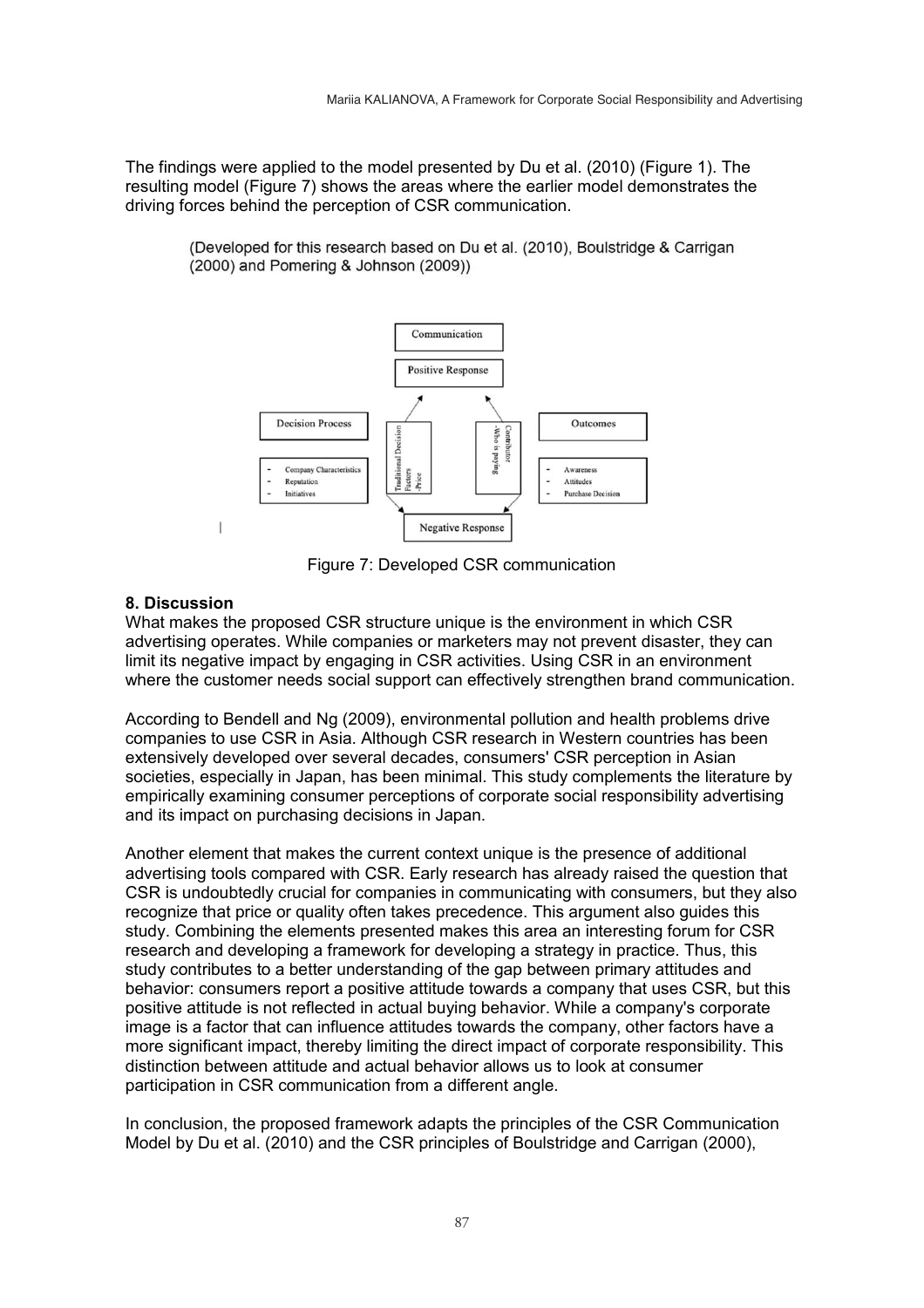applying them to the practice of Japanese companies. The revised structure introduces an essential aspect of choice and reflects the need for further study. Thus, the impact in corporate social responsibility is far from unambiguous and depends on several different factors, including the environment in which the consumer is located and the level of his interest in other advertising tools. In addition, it is essential to consider the country's cultural characteristics, as this is an integral part of the impact on CSR communication.

Further research may apply this concept to other marketing tool processes besides advertising. This will help test the robustness and generalizability of the proposed model. In addition, applying the model to company practice could help improve the development of a CSR strategy by identifying the inherent strengths and weaknesses of initiatives and creating opportunities for companies to be more socially responsible.

### **References**

- Bartik, A.W., Bertrand, M., Cullen, Z., Glaeser, E.L., Luca, M., and Stanton, C. 2020. The impact of COVID-19 on small business outcomes and expectations. Proceedings of the National Academy of Sciences, 117/30: 17656–666.
- Bendell, J., and Ng, C. 2009. Characteristics of Asian CSR. Social Space, 1: 56-61.
- Bhattacharya, A., Good, V. and Sardashti, H. 2020. Doing good when times are bad: The impact of CSR on brands during recessions. European Journal of Marketing, 54/9: 2049–77.
- Bhattacharya, C.B. and Sen, S. 2004. Doing better at doing good: When, why, and how consumers respond to corporate social initiatives. California Management Review, 47/1: 9-24.
- Bhattacharya, C.B., Sen, S. and Korschun, D. 2008. Using corporate social responsibility to win the war for talent. MIT Sloan Management Review, 49/2: 37-44.
- Birch, D. and Moon, J. 2004. Corporate social responsibility in Asia. Journal of Corporate Citizenship, 13/1: 18-23.
- Botzen, W.W., Deschenes, O. and Sanders, M. 2019. The economic impacts of natural disasters: A review of models and empirical studies. Review of Environmental Economics and Policy, 13/2: 167-88.
- Boulstridge, E. and Carrigan, M. 2000. Do consumers really care about corporate responsibility? Highlighting the attitude—behaviour gap. Journal of Communication Management, 4/4: 355–68.
- Carrigan, M., Szmigin, I. and Wright, J. 2004. Shopping for a better world? An interpretive study of the potential for ethical consumption within the older market. Journal of Consumer Marketing, 21/6: 401–17.
- Creswell, J.W. 2007. "Qualitative Inquiry & Research Design: Choosing Among Five Approaches." US: Sage.
- Deegan, C. 2002. Introduction: The legitimising effect of social and environmental disclosures – a theoretical foundation. Accounting, Auditing & Accountability Journal, 15/3: 282-311.
- Du, S., Bhattacharya, C. and Sen, S. 2010. Maximizing business returns to Corporate Social Responsibility (CSR): The role of CSR communication. International Journal of Management Reviews, 12/1: 8-19.
- Du, S., Bhattacharya, C.B. and Sen, S. 2007. Reaping relational rewards from corporate social responsibility: The role of competitive positioning. International Journal of Research in Marketing, 24/3: 224-41.
- Dunn, K. and Harness, D. 2019. Whose voice is heard? The influence of user-generated versus company-generated content on consumer scepticism towards CSR. Journal of Marketing Management, 35/9: 886-915.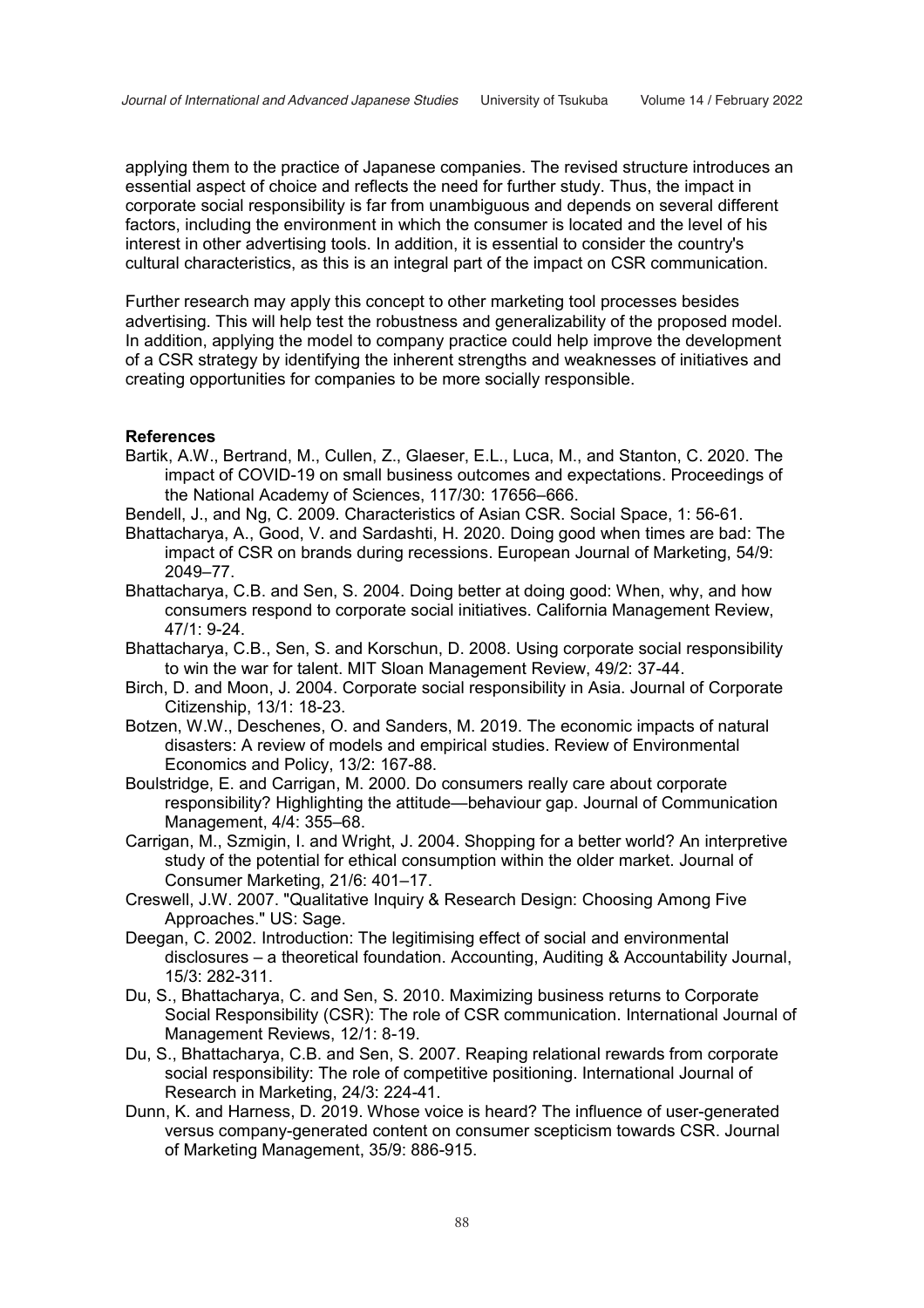- Eweje, G. 2014. "Corporate Social Responsibility and Sustainability: Emerging Trends in Developing Economies." Auckland: Massey University.
- Eweje, G. and Sakaki, M. 2015. CSR in Japanese companies: Perspectives from managers. Business Strategy and the Environment, 24/7: 678-87.
- Fouladgar, M., Parchami, M., Elmasri, R. and Ghaderi, A. 2017. Scalable deep traffic flow neural networks for urban traffic congestion prediction. Paper presented at the International Joint Conference on Neural Networks, William A. Egan Civic and Convention Center, 14 May, 2017.
- Glaser, B.G. and Strauss, A.L. 1967. "The Discovery of Grounded Theory: Strategies for Qualitative Research." Hawthorne: Aldine Publishing.
- Greene, J. C., Caracelli, V. J. and Graham, W. F. 1989. Toward a conceptual framework for mixed-method evaluation designs. Educational evaluation and policy analysis, 11/3:255-274.
- Hackley, C. and Tiwsakul, R. 2006. Entertainment marketing and experiential consumption. Journal of Marketing Communications, 12/1: 63–75.
- He, H. and Harris, L. 2020. The impact of Covid-19 pandemic on corporate social responsibility and marketing philosophy. Journal of Business Research, 116: 176-82.
- Hilton, S. 2003. How brands can change the world. Journal of Brand Management, 10/4: 370-77.
- Hoppe, H.C. and Lehmann-Grube, U. 2001. Second-mover advantages in dynamic quality competition. Journal of Economics & Management Strategy, 10/3: 419-33.
- Hosoda, M. and Suzuki, K. 2015. Using management control systems to implement CSR activities: An empirical analysis of 12 Japanese companies. Business Strategy and the Environment, 24/7: 628-642.
- Illia, L., Romenti, S., Rodríguez-Cánovas, B., Murtarelli, G. and Carroll, C.E. 2017. Exploring corporations' dialogue about CSR in the digital era. Journal of Business Ethics, 146/1: 39-58.
- Kambayashi, N. 2015. "Japanese Management in Change." Tokyo: Springer
- Kim, J., Lim, J., and Bhargava, M. 1998. The role of affect in attitude formation: A classical condition approach. Journal of the Academy of Marketing Science, 26: 143–52.
- Kousky, C. and Kunreuther, H. 2018. Risk management roles of the public and private sector. Risk Management and Insurance Review, 21/1: 181-204.
- Liechtenstein, D.R., Drumwright, M.E. and Braig, B.M. 2004. The effect of corporate social responsibility on customer donations to corporate-supported nonprofits. Journal of Marketing, 68/4: 16-32.
- Maignan, I. and Ferrell, O.C. 2001. Corporate citizenship as a marketing instrument: Concepts, evidence and research directions. European Journal of Marketing, 35/3/4: 457-484.
- Miltenberg, B. 2013. How Much the Most Reputable Companies Spend on CSR. PR News. https://www.prnewsonline.com/how-much-the-most-reputable-companiesspend-on-csr/ (accessed on April 22, 2021).
- Moliner, M.A., Monferrer-Tirado, D. and Estrada-Guillén, M. 2018. Consequences of customer engagement and customer self-brand connection. Journal of Services Marketing, 32/4: 387-399.
- Oliver, N., Lepri, B., Sterly,H. and Lambiotte, R. 2020. Mobile phone data for informing public health actions across the COVID-19 pandemic life cycle. Science Advances. https://www.science.org/doi/10.1126/sciadv.abc0764 (accessed on June 5, 2020).
- Ong, M., Mayer, D.M., Tost, L.P. and Wellman, N. 2018. When corporate social responsibility motivates employee citizenship behavior: The sensitizing role of task significance. Organizational Behavior and Human Decision Processes, 144: 44–59.
- Podnar, K. 2008. Guest editorial: Communicating corporate social responsibility. Journal of Marketing Communications, 14/2: 75–81.